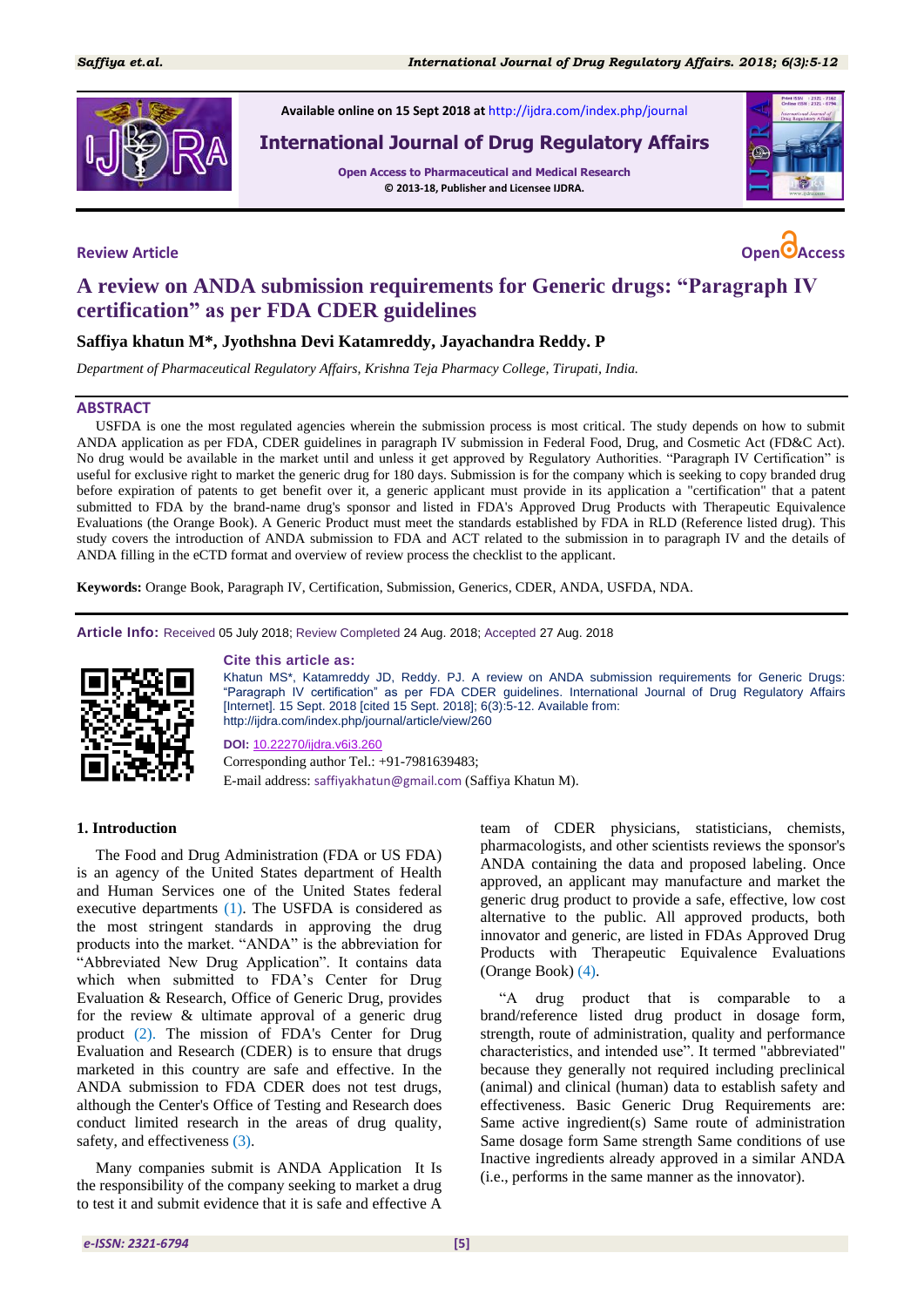An important section of Hatch-Waxman Act actually encourages generic companies to challenge patents [\(5\)](#page-6-4). If a generic company is the first to file its Abbreviated New Drug Application (ANDA) with a Paragraph IV certification [\(5\)](#page-6-4) and prevails in the subsequent lawsuit, that generic company is granted a period of market exclusivity of 180 days**.**

#### *History of Generic Drug Approval*

- As recently as 40 years ago, drug companies could release new products with far less testing than is required today the real test of a drug's safety and effectiveness came after it went to market. If too many patients had bad reactions, the drug could be pulled off the shelves. The danger of this approach became tragically clear when the sedative thalidomide caused thousands of devastating birth defects in Europe, Canada, Latin America, Africa, and Asia [\(6\)](#page-6-5).
- In 1970 FDA established the ANDA as a mechanism for the review and approval of generic versions.
- Before 1978, generic product applicants were required to submit complete safety and efficacy through clinical trials Post 1978,
- Applicants were required to submit published reports of such trials documenting safety and efficacy.
- Neither of these approaches was considered satisfactory and so originated Hatch Waxman Act on 1984 [\(7\)](#page-7-0).

#### *Indispensability grounds for Generics* [\(8\)](#page-7-1)

- Contain the same active ingredients as the innovator drug (inactive ingredients may vary).
- Must be identical in strength, dosage form, and route of administration.
- Must have same use/indications
- Must be bioequivalent.
- Must have same batch requirements for Identity, Safety & Purity.
- Must follow strict standards of FDAs GMPs**.**

#### **2. Related act's to the ANDA Submission**

#### *Hatch-Waxman Act*

The Drug Price Competition and Patent Term Restoration Act (known as the "Hatch-Waxman Act" enacted in 1984. In 1984, Congress enacted the Hatch-Waxman Act as an amendment to the Federal Food, Drug, and Cosmetic Act (the "FFDCA") and the Patent Act. The two main goals are to encourage innovation in pharmaceutical research and development and to help generic drugs reach the market more quickly [\(9\)](#page-7-2). "The Hatch-Waxman Act is an act dealing with the approval of generic drugs and associated conditions for getting their approval from FDA, market exclusivity, rights of exclusivity, patent term extension and Orange Book Listing**."**

#### *General provisions of the act*

Creation of section 505(j), Section 505(j) established the ANDA approval process. The timing of an ANDA approval depends in part on patent protections for the innovator drug NDA must include any patent that claims the "drug" or a "method of using [the] drug" for which a claim of patent infringement could reasonably be asserted. On approval of NDA, FDA publishes patent information for drug in Orange Book ("Approved Drug Products with Therapeutic Equivalence Evaluations") [\(10\)](#page-7-3).

#### *Objective of the act*

- FDA publishes patent information on approved drug products in the Orange Book
- Maintaining list of patents which would be infringed.
- Only Bioavailability studies and not clinical trials needed for approval.
- Para I, II, III and IV certifications
- Data exclusivity period for New Molecular Entities.
- Extension of the original patent term.
- The "Bolar" Provision [\(10\)](#page-7-3)

#### *Recent additions to the Hatch-Waxman Act Under the "Medicare Prescription Drug and Modernization Act", 2003*

- Non-extension of the 30-month period
- Time limit for informing patent owner.
- Provision for allowing declaratory judgment.
- Benefit of exclusivity for several ANDAs filed on same day allowed [\(10\)](#page-7-3)

#### **3. ANDA certification clauses**

ANDA has four types of the Submissions. ANDA applicants must certify to each patent for the Reference Listed Drug

- Paragraph  $I$  patent not submitted
- Paragraph  $II$  patent has expired
- Paragraph  $III$  date patent will expire
- Paragraph IV patent is invalid or will not be infringed [\(11\)](#page-7-4)

## *Requirements for successful Para –IV*

- Strong technical expertise to understand the technical intricacies of the patents
- Expertise in IPR to decide how to challenge the patents
- Strong financial background to meet the litigation cost [\(11\)](#page-7-4)

#### *Patent Certifications*

FDA aspires to continually improve its pre-ANDA (abbreviated new drug application) interactions with applicants. To facilitate these interactions and keep stakeholders as informed as possible, the agency regularly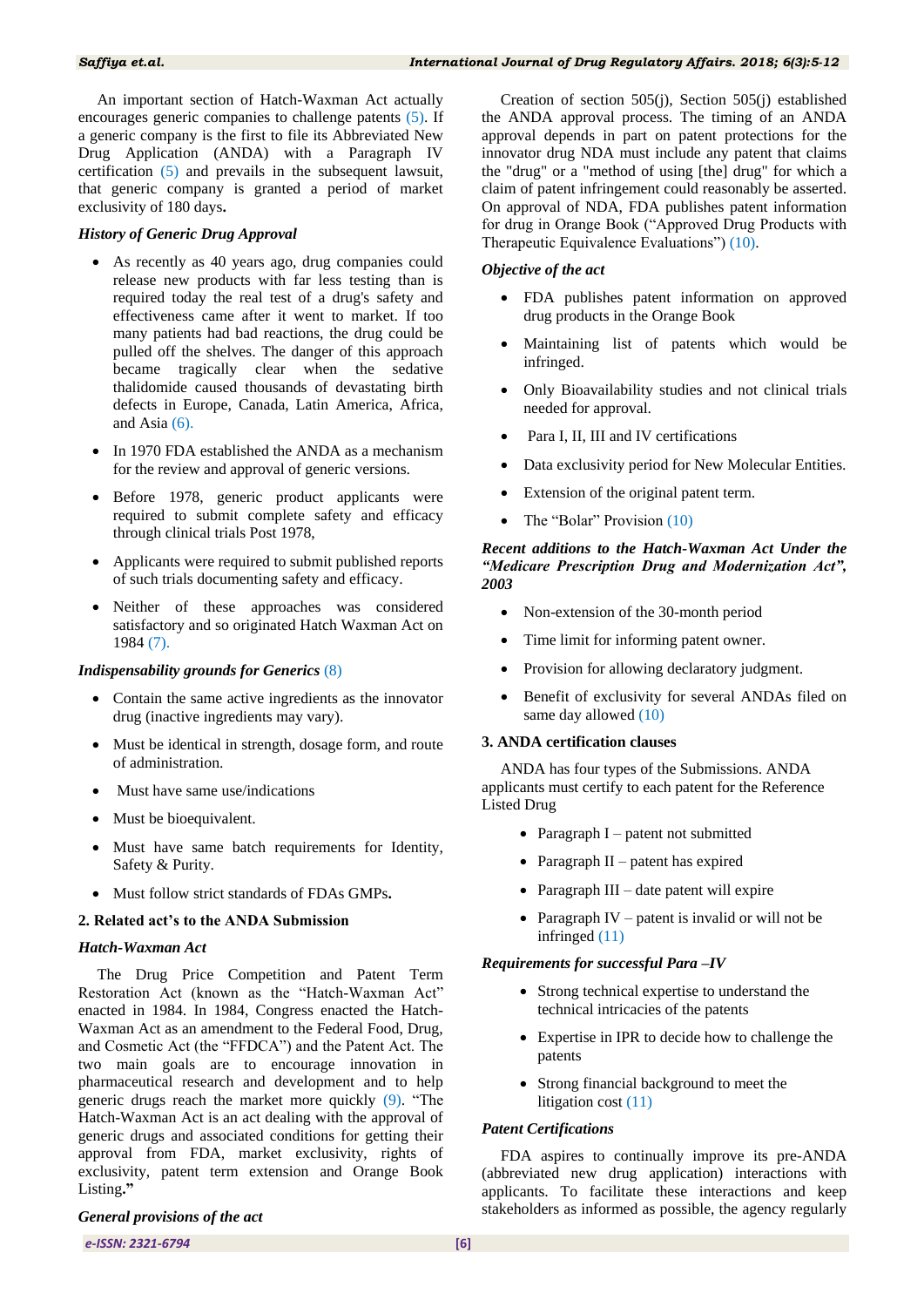publishes information on suitability petitions and Paragraph IV patent certifications [\(12\)](#page-7-5).

#### *Paragraph IV- Patent Certifications*

FDA approval to market a generic drug before the expiration of patents related to the brand-name drug that the generic seeks to copy. To seek this approval, a generic applicant must provide in its application a "certification" that a patent submitted to FDA by the brand-name drug's sponsor and listed in FDA's Approved Drug Products with Therapeutic Equivalence Evaluations (the Orange Book)

is, in the generic applicant's opinion and to the best of its knowledge, invalid, unenforceable, or will not be infringed by the generic product. This certification is called a "paragraph IV certification." The first company or companies to submit an application that is determined by the agency to be "substantially complete" upon submission and contains a paragraph IV certification to at least one of the patents listed in the Orange Book is generally eligible for the exclusive right to market the generic drug for 180 day [\(12\)](#page-7-5).



**Figure 1.**Over view of paragraphs I to IV [\(11\)](#page-7-4)

#### *Paragraph IV Certifications List*

**Table 1** FDA listed drugs with Paragraph IV Certifications [\(12\)](#page-7-5)

| Drug name                                                        | Dosage form                                                | <b>Strength</b>                                         | <b>RLD/NDA</b>           | Date of<br>submission |
|------------------------------------------------------------------|------------------------------------------------------------|---------------------------------------------------------|--------------------------|-----------------------|
| Abacavir Sulfate,<br>Dolutegravir and<br>Lamivudine              | <b>Tablets</b>                                             | $600 \text{ mg}/50 \text{ mg}/300 \text{ mg}$           | Triumeg/ 205551          | 8/14/2017             |
| Amphetamine                                                      | Extended-release<br>OrallyDisintegrating<br><b>Tablets</b> | 3.1 mg, 6.3 mg, 9.4<br>mg, 12.5 mg,<br>15.7 mg, 18.8 mg | Adzenys XR-ODT<br>204326 | 5/10/2016             |
| Arsenic Trioxide                                                 | Injection                                                  | $1 \text{ mg/mL}$                                       | Trisenox $/21248$        | 8/11/2015             |
| Azelastine<br>Hydrochloride and<br><b>Fluticasone Propionate</b> | Nasal Spray                                                | $137 \text{~mcg}/50 \text{~mcg}$ per<br>spray           | Dymista/202236           | 6/13/2014             |
| Balsalazide Disodium                                             | <b>Tablets</b>                                             | 1.1 <sub>g</sub>                                        | Giazo /22205             | 11/5/2013             |
| Azelaic Acid                                                     | Gel                                                        | 15%                                                     | Finacea $/21470$         | 7/27/2012             |
| Argatroban in Sodium<br>Chloride*                                | Injection                                                  | $1$ mg/mL, 50 mL vials                                  | Argatroban /22434        | 12/16/2011            |

**Table 2** New Paragraph IV Certifications as of June 14, 2018 [\(12\)](#page-7-5)

| Drug name                         | <b>Dosage form</b> | <b>Strength</b>     | <b>RLD/NDA</b>               | Date of submission |
|-----------------------------------|--------------------|---------------------|------------------------------|--------------------|
| Levocetirizine<br>Dihydrochloride | Oral Solution      | $0.5 \text{ mg/mL}$ | Xyzal Allergy<br>24 HR (OTC) | 1/4/2018           |
|                                   |                    |                     | 209090                       |                    |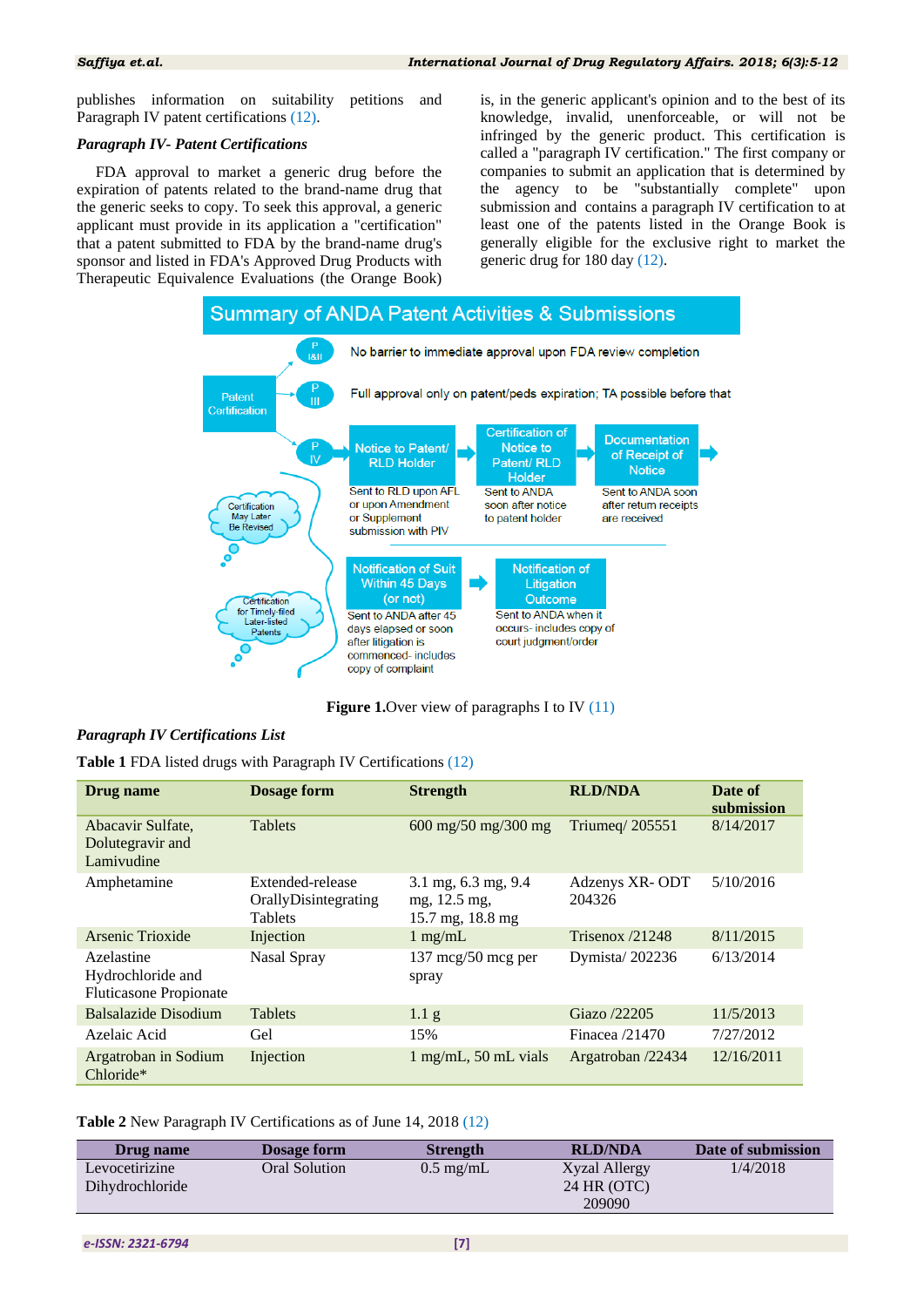#### *Paragraph IV certification Section*

#### *According to section 505(j)(2)(B)(i), 2157 CFR*

The ANDA applicant must provide appropriate notice of a paragraph IV certification to each owner of the patent that is the subject of the certification and to the holder of the approved NDA to which the ANDA refers [\(13\)](#page-7-6).

#### *Section 505(j)(5)(B)(iv)*

An incentive for generic manufacturers to file paragraph IV certifications and to challenge listed patents as invalid, or not infringed, by providing for a 180-day period of marketing exclusivity [\(13\)](#page-7-6).

#### *Patent Challenge Successful*

- Award of 180-Day Exclusivity Period
- Awarded to first ANDA holder to file a complete application with patent challenge
- Protection from other generic competition blocks approval of subsequent ANDAs
- Protection triggered by: First commercial marketing Forfeiture provisions [\(13\)](#page-7-6).

#### *Para IV procedure*

1. Applicant files the application to USFDA for ANDA paragraph- IV certification.

2. Patent holder has to be notified of application by the Applicant within 20 days.

3. Litigation starts in court, if patentee files infringement suit against ANDA applicant within 45 days from receiving of notification in the court.

4. When court gets the infringement suit, it gives 30 months stay for the FDA to approve the application, otherwise FDA can approve or disapprove the application; no stay would be given to the FDA.

5. If Court decision is in respect to applicant, he gets the 180 days market exclusivity (in this exclusivity period, no **Table 3** Innovator vs Generics

one other than applicant can market the product for 180 days) if the decision is against the applicant, then the available option will be Para-II/III.

6. If 30 months stay is directed by the court then FDA is not allowed from approving the application for 30 months. Or until court holds that the patent is invalid or would not be infringed. Alternatively if court gives decision in favor of patentee, FDA will not approve ANDA.

7. Once 30 months have passed, FDA will approve the application, even though litigation is ongoing and after approval both parties can market their product until the decision would be given by the court within the patent expiration period [\(14\)](#page-7-7).

#### **4. FDA Review Procedure**

1. As a part of the review process FDA will send the application of the applicant to OGD/CDER review team for the approval.

2. If the submitted application is not complete or any deficiencies are identified, then "refuse to file letter" is issued by the OGD/CDER to the applicant.

3. In case the application has found complete without any deficiencies then it's accepted & application is then sent to the internal review team for the identification of Bio-Equivalence, Chemistry/Microbiology, Plant inspection & Labeling review issues.

4. If any pending results are found in the application, Bio-Equivalence deficiency letter, & pending satisfactory results are issued accordingly to the applicant.

5. Once the ANDA submission is complete and acceptable without any further queries, the applicant finally receives FDA approval letter [\(14\)](#page-7-7).

Detailed information on Paragraph IV challenges for drugs launched since 1994, to understand their impact on the industry over time given in figure 2.

| <b>Parameters</b>                          | <b>Innovator drug</b> | <b>Generic drug</b> |  |
|--------------------------------------------|-----------------------|---------------------|--|
| Active ingredients                         | same                  | same                |  |
| Safety & efficacy                          | same                  | same                |  |
| Quality & strength                         | same                  | same                |  |
| Performance and standards                  | same                  | same                |  |
| Costs/prescription                         | Highly expensive      | Less expensive      |  |
| FDA inspection of manufacturing facilities | yes                   | yes                 |  |
| FDA reviews reports of adverse reactions   | yes                   | yes                 |  |
| FDA reviews drug labeling                  | yes                   | yes                 |  |
| Extensive research and development         | yes                   | yes                 |  |
| investments                                |                       |                     |  |
| Expensive marketing & advertising          | yes                   | yes                 |  |
| Patent protection                          |                       |                     |  |
| FDA review to show active ingredient is    | N <sub>A</sub>        | N <sub>A</sub>      |  |
| equivalent to original NA                  |                       |                     |  |
| <b>Product Development</b>                 | 12 years              | $2-4$ year          |  |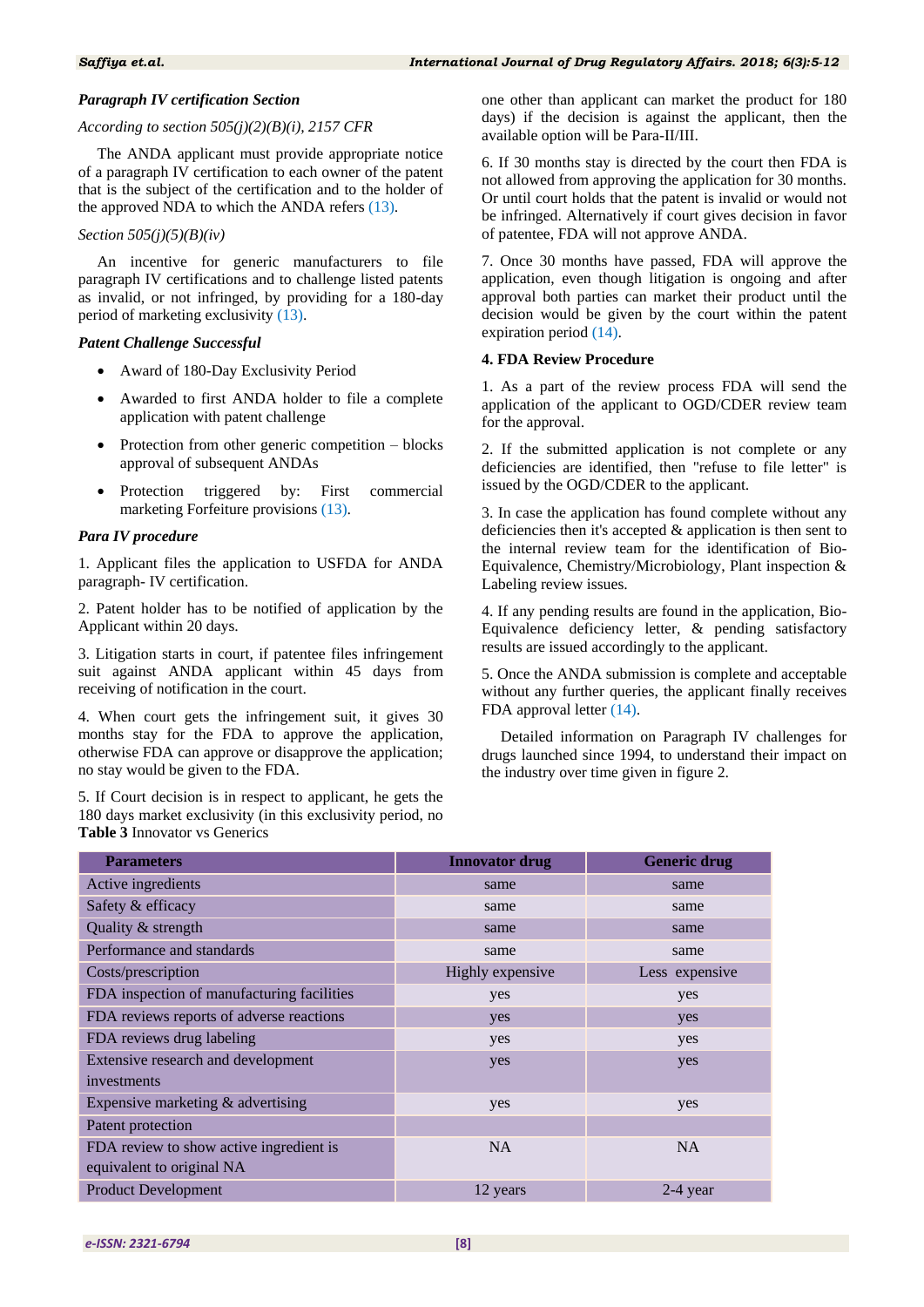

**Figure 2.** Over view of paragraphs IV challenges graph [\(15\)](#page-7-8)

#### **5. ANDA submission requirement under Para IV**

#### *ANDA Filling Requirement [\(16\)](#page-7-9)*

#### *ANDA Forms*

In order to submit a complete ANDA, applicants should review the following forms and prepare all that are required for your specific application.

- Filing Review of ANDAs MAPP including filing checklist
- Form FDA-356h: Application to Market a New Drug, Biologic, or Antibiotic Drug for Human Use
- Instructions for using Form FDA-356h Form FDA-3794: GDUFA Cover Sheet
- Instructions for creating a GDUFA Cover Sheet
- Form FDA-3674: Certification of Compliance
- Instructions for completion of Form FDA-3674
- Generic Drug User Fee Payment Information
- Drug Master Files (DMFs)

#### *Requesting a Pre-Assigned ANDA Number [\(16\)](#page-7-9)*

Applicants may request a pre-assigned ANDA number ONLY when submitting a new ANDA. If you are converting an established ANDA to eCTD, you MUST use the original ANDA application number. For further guidance, please view Requesting a Pre-Assigned ANDA Number

*Electronic Submissions:* This is CTD structure which is submitted in the eCTD in the ANDA submission for FDA This is prepared as following the ICH guideline.



**Figure 3.** Modules described in the CTD format [\(18\)](#page-7-10)

### *Modules in CTD*

*Module I: Administrative and Prescribing Information [\(19\)](#page-7-11)*

1. Table of Contents.

2. Includes data of Administrative Documents entailing: Patent Information on patented product, Patent Certifications, Debarment certification.

3. Prescribing information like Package and container labels, packaging inserts, patient leaflets, etc.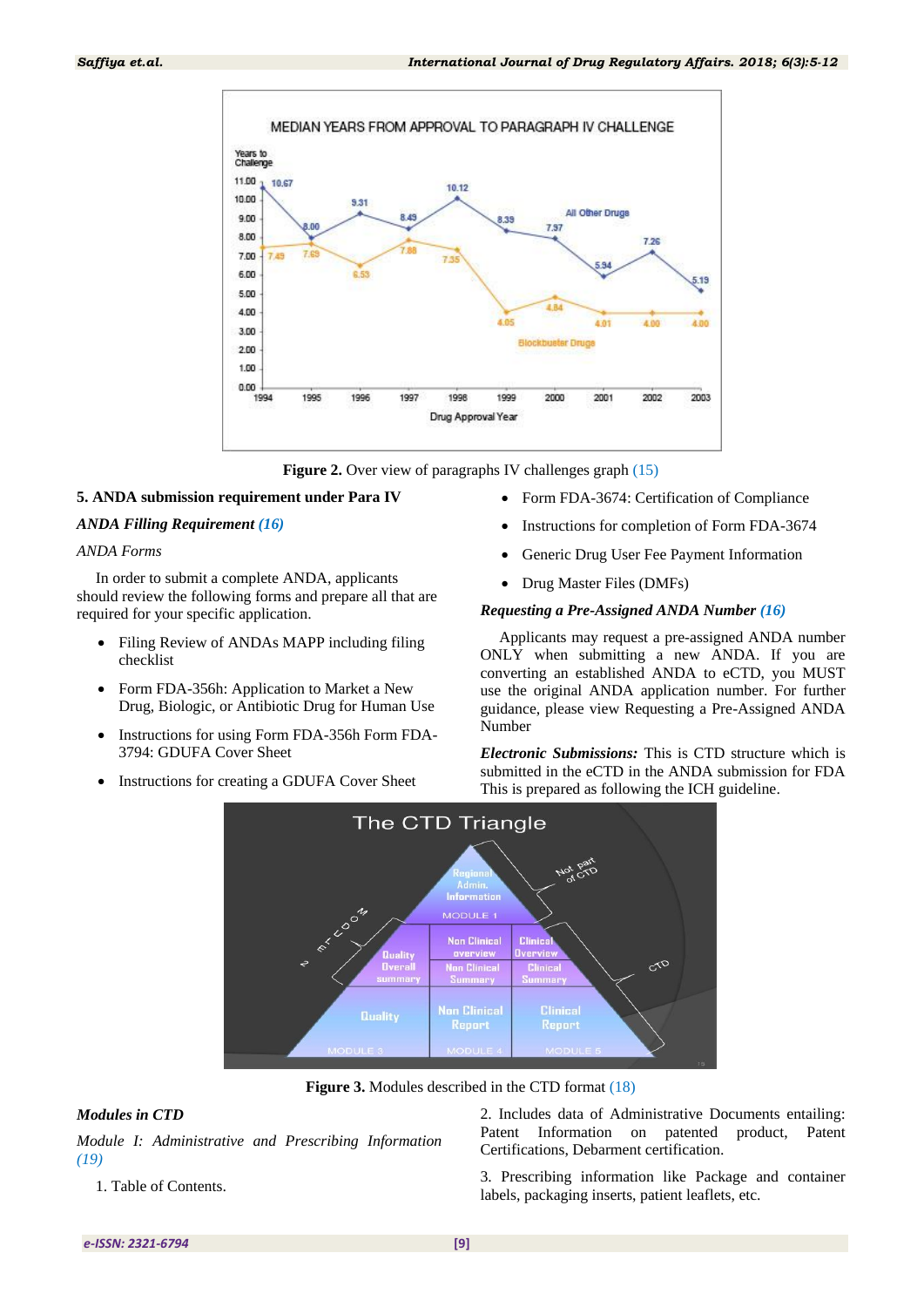4. Labelling Comparison between Innovator and Generic drug.

*Module II: Summaries and Overviews [\(11\)](#page-5-0)*

- <span id="page-5-0"></span>1. Table of Contents.
- 2. Introduction to Summary Documents.
- 3. Overviews and Summaries: Module II should contain documents like:
	- M4Q: The CTD- quality
	- > M4S: The CTD- safety

*Module III: information on product quality [\(20\)](#page-7-12)*

- 1. Table of Content.
- 2. Body of Data.

Literature Reference

*Module IV: non clinical study reports [\(21\)](#page-7-13)*

Not required in ANDA Filing.

*Module V: clinical study reports [\(22\)](#page-7-14)*

- 1. Table of Contents.
- 2. Study Reports including Case Report Forms and Case Report Tabulations.

The FDA will no longer accept paper ANDA submissions. All ANDA submissions MUST be in eCTD format. eCTD submission sizes 10 GB**.** eCTD technical files submission was described in the ICH M2 technical specification.

#### *eCTD composed of two types of specification*

Content specification – As defined by ICH

Technical specification – Electronic softwares



**Figure 4.** Example of eCTD template [\(23\)](#page-7-15)

#### *Test Submission*

- Submit a Pilot/Test Submission to theAgency
- Request for an Pre-Assigned eCTD number
- File by electronic submission gateway orMail
- Send an e.mail to esub@fda.hhs.gov
- Ask for sample eCTD submission
- Submit a sample submission
- Agency checks the sample submission
- Resolve technical issues
- Resubmit sample submission
- Get Secure e.mail
- Pre-assigned eCTD number expires in 60 days
- Read and follow information
	- onhttp://www.fda.gov/cder/ogd/#enuber
- Send Test/Pilot Submission
- FDA ESG Validates
- Submit eCTD [\(24\)](#page-7-16)

The ANDA should be formatted according to the eCTD format and` it should be submitted electronically and FDA will refuse to receive an ANDA that is submitted as a single, continuous, unbookmarked PDF file. These are the major challenges in filing an ANDA application to the USFDA. The US Food and Drug Administration (FDA) has released two new guidance documents intended to clarify for generic drug makers the criteria by which the agency determines which applications it will "refuse to receive" due to deficiencies in an Abbreviated New Drug Application (ANDA) filing**.**

#### *ANDA Submissions - Refuse - To - Receive Standards*

The Reasons Why FDA refuses an ANDA Application

- $\triangleright$  The submission of an ANDA, as with most applications submitted to FDA, involves two stages: the submission of the application to FDA, and FDA agreeing to file the application with its review team
- $\triangleright$  Each stage has its own set of submission criteria, which are meant to weed out deficient applications which would otherwise cause an application not to obtain approval.
- $\triangleright$  refuse-to-receive decision indicates that FDA determined that an ANDA is not sufficiently complete to permit a substantive review.
- > FDA evaluates each submitted ANDA individually to determine whether the ANDA can be received.
- Generally, FDA will not receive an ANDA unless it contains the information required section 505(j) of the FDC act and as specified in more detail in 21 CFR 314.50, 21 CFR 314.94 ,21 CFR 320.21.
- > FDA refuse- to- receive ANDA"S were serious bioequivalence and chemistry deficiencies, format or organizational flaws, clinical deficiencies, Inadequate microbiology (sterility assurance) information and Incorrect reference listed drug (RLD) was cited as the basis of submission.
- There may be circumstances, however, under which an exception to or a waiver of a regulatory requirement may be granted.
- > FDA will consider the merits of such circumstances on a case- by -case basis [\(25\)](#page-7-17).

#### *ANDA filing checklist*

Check list in FDA mentioned http://fdaguidance.net /anda-filing-checklist/, which is most useful for the applicant to submission of technical part without any error. The ANDA Checklist is good at describing what must be delivered, but there's no room for detail on what has to be in each of the documents. This guidance does a much better job of describing just what makes a generic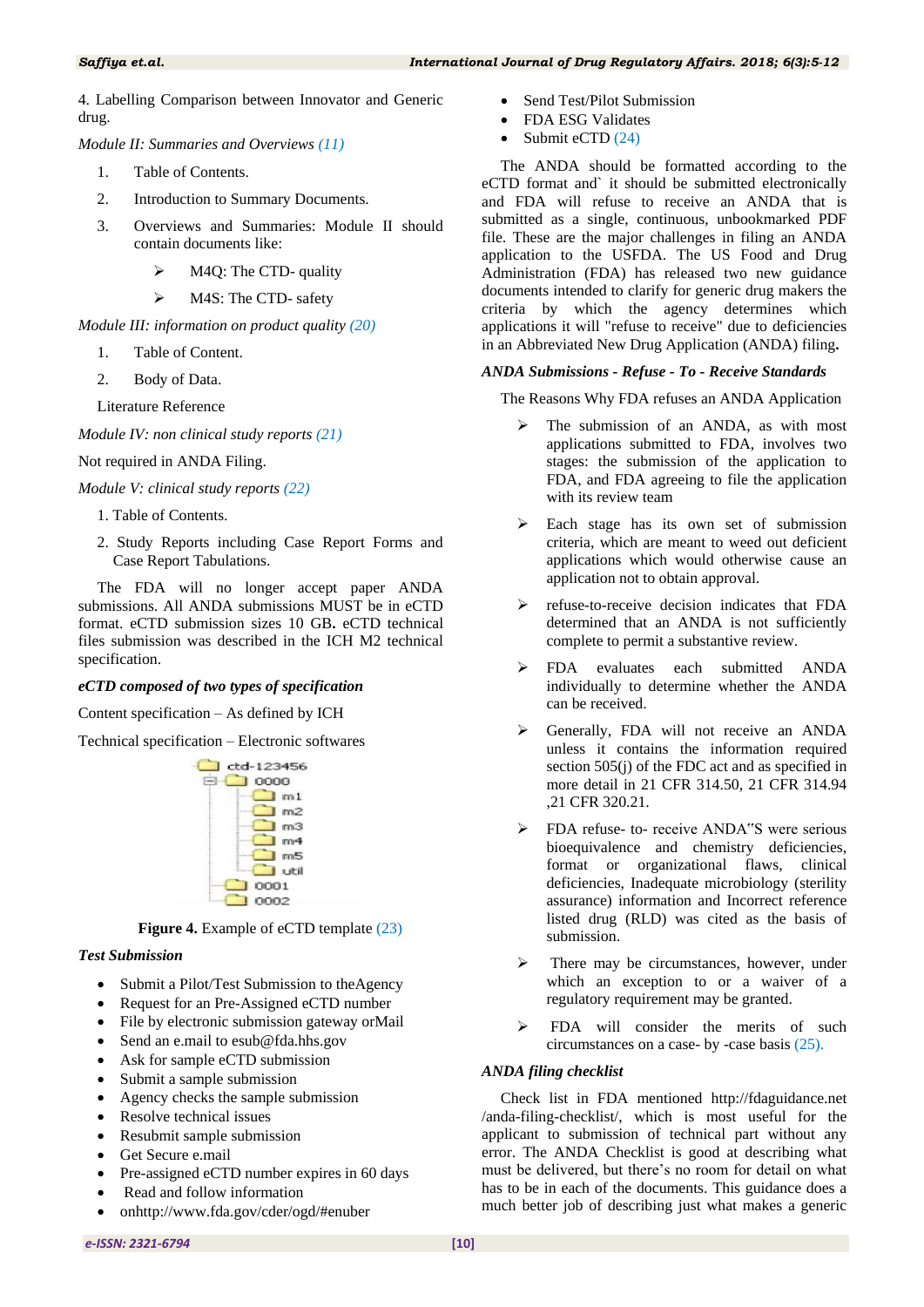drug filing "good enough." Lastly, you can dispute such a refusal via the contact in the refuse- to-receive letter, and then escalate it via teleconference or using CDER's dispute resolution guidance [\(26\)](#page-7-18).



**Figure 5:** Flowchart image of ANDA review process [\(27\)](#page-7-19)

#### **6. Conclusion**

From the study it was found that (ANDA) submission under the paragraph iv certification is very challenging, we had provided this review based on researching so many blogs and websites in depth as conclusion that Para - IV certification applicant has to face a lot of problem to get the benefits, since 2000, many companies have entered the P-IV Market and there has been a steady uptick in P-IV cases (per ParagraphFour.com research). For example, in 2005, 77 P-IV cases were filed, 2010 -- 234 cases were filed and in 2015 -- 402 cases were filed. Hence the ANDA submission is most important for the generic drugs companies for the marketing with low-cost compare to branded drugs there for the Para IV certifications submission play major role in submission process.

#### **Acknowledgments**

The authors are thankful to Dr. V. Umapathy, Head of the RA department in Caplin Point Laboratories Ltd, Chennai for providing necessary suggestions and guidance to frame the review article and IJDRA journal for publishing the article.

#### **Conflict of interest**

The authors declare that there are no conflicts of interest.

#### **Abbreviations**

- USFDA (Food and Drug Administration)
- ANDA (Abbreviated New Drug Application)
- GDUFA II (Generic Drug User Fee Act),
- RLD (Reference listed drug), FD&C Act (Federal Food, Drug, and Cosmetic Act)

 CDER (The Center for Drug Evaluation and Research)

### **References**

<span id="page-6-0"></span>1. Definition for the Food and Drug Administration (FDA or US FDA) [Internet]. Wikipedia; 2018 [cited 2018 Jun 20] Available from:

https://en.wikipedia.org/wiki/Food\_and\_Drug\_Administra tion

- <span id="page-6-1"></span>2. Details of "ANDA" are the abbreviation for "Abbreviated New Drug Application" [Internet]. REGULATORY ONE ; 2018 [cited 2012 Jan 24]. Available from: http://www.regulatoryone.com/2012/01/anda.html
- <span id="page-6-2"></span>3. Role of FDA's Center for Drug Evaluation and Research (CDER) [Internet]. U.S FDA; 2015 [cited 2015 Aug 18]. Available from: https://www.fda.gov/Drugs/DevelopmentApprovalPr ocess/HowDrugsareDevelopedandApproved/
- <span id="page-6-3"></span>4. Approved Drug Products with Therapeutic Equivalence Evaluations (Orange Book) [Internet]. U.S FDA; 2018 [cited 2018 May 17]. Available from: https://www.fda.gov/drugs/developmentapprovalproc ess/howdrugsaredevelopedandapproved/approvalappli cations/abbreviatednewdrugapplicationandagenerics/d efault.htm
- <span id="page-6-4"></span>5. Approved Drug Products with Therapeutic Equivalence Evaluations (Orange Book) [Internet]. U.S FDA; 2018 [cited 2018 May 17]. Available from: https://www.fda.gov/drugs/developmentapprovalproc ess/howdrugsaredevelopedandapproved/approvalappli cations/abbreviatednewdrugapplicationandagenerics/d efault.htm
- <span id="page-6-5"></span>6. History of Generic Drug Approval [Internet]. Health day; 2018 [cited 2018 Jan 20]. Available from: